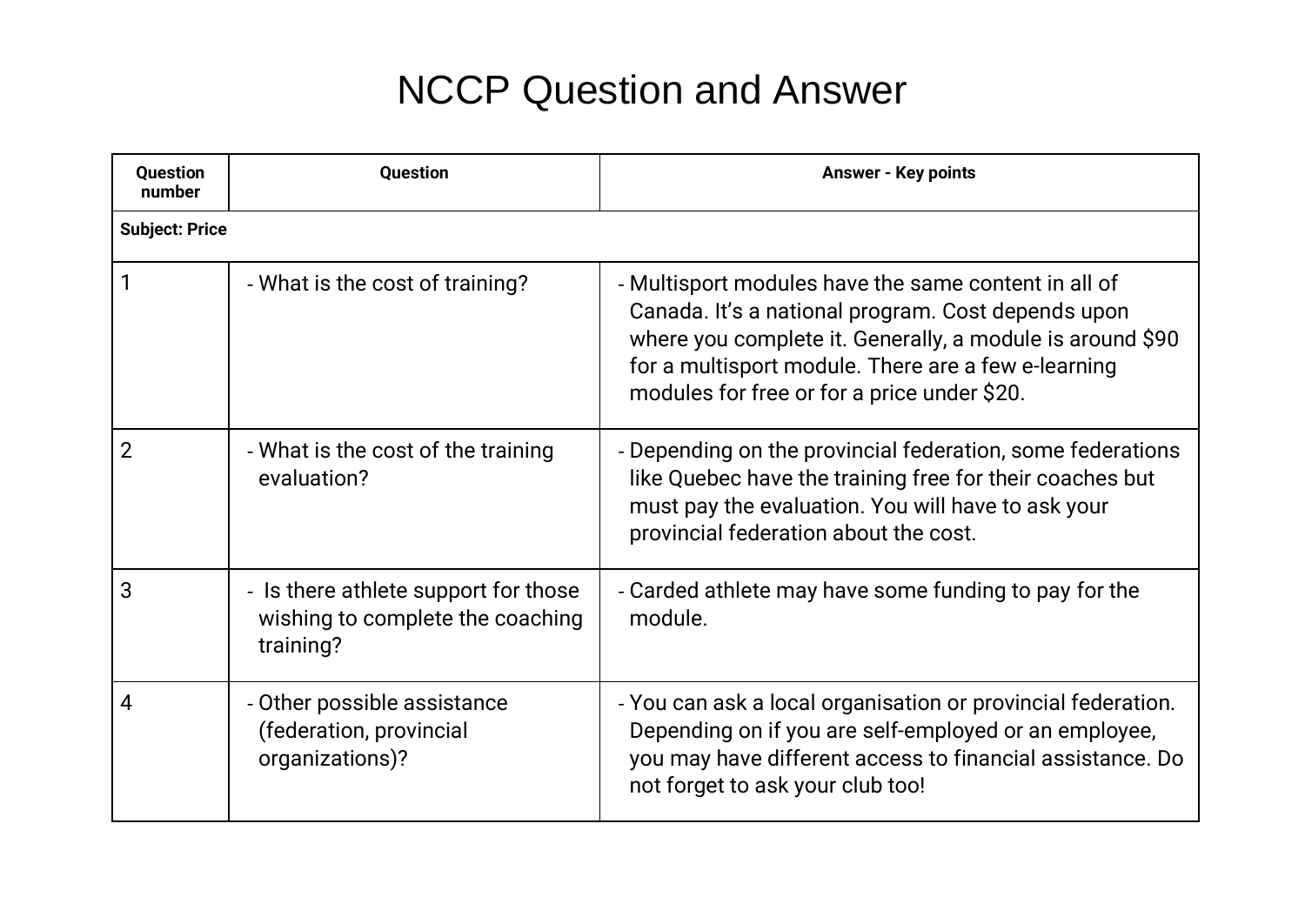| <b>Subject: Why complete the NCCP Program</b> |                                                 |                                                                                                                                                                                                                                                                                                                                                          |
|-----------------------------------------------|-------------------------------------------------|----------------------------------------------------------------------------------------------------------------------------------------------------------------------------------------------------------------------------------------------------------------------------------------------------------------------------------------------------------|
| 5                                             | Why the NCCP<br>Program?                        | The National Coaching Certification Program or NCCP provides<br>$\blacksquare$<br>standardized, inclusive, and safe sport education to coaches and coach<br>developers across 65 sports. The CAC manages and delivers NCCP<br>training through its partner network of 65 National Sport Organizations<br>and Provincial/Territorial Sport Organizations. |
| 6                                             | How does the<br>NCCP program<br>work?           | This depends on who you will coach. Adapt to everyone, and every<br>future coach. Based on knowledge exchange between coaches.<br>Learning facilitator are actual coaches and specialists in their domains.                                                                                                                                              |
| 7                                             | What are the<br>advantages to<br>being trained? | It gives you knowledge and key points to be a better educator/coach to<br>your students. It will give you a methodology and update with the<br>science of coaching.<br>Validates knowledge and develops new skills.                                                                                                                                      |
| 8                                             | What will I learn<br>with the NCCP<br>Program?  | Developing your coaching philosophy.<br>Better understanding and application/use DLT and physical literacy.<br>Learn to develop an athlete/individual and not just a fencer.<br>Do activities adapted to the person.                                                                                                                                     |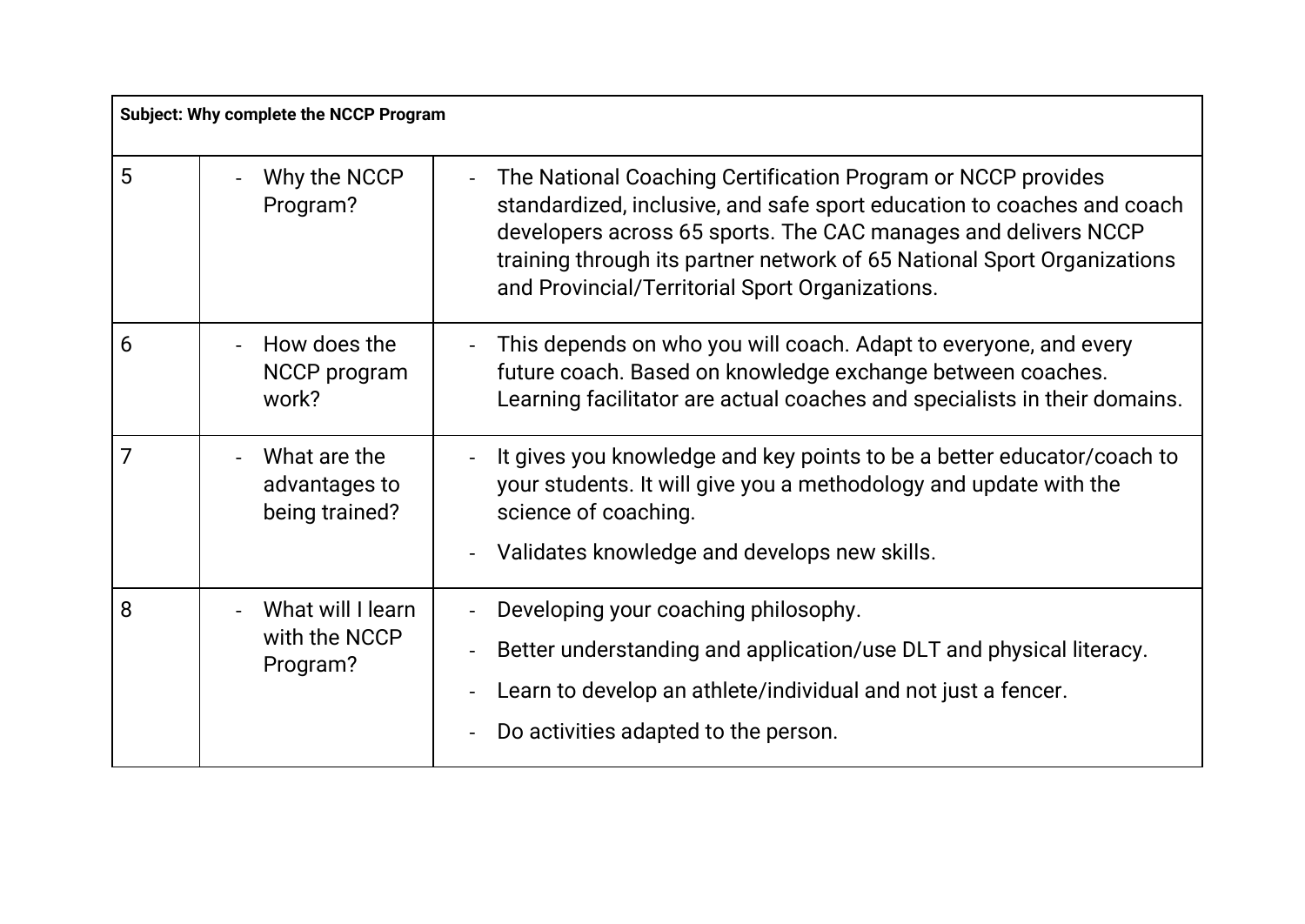| <b>Subject: Methodology of study</b> |                                           |                                                                                                                                                                                                                                                 |
|--------------------------------------|-------------------------------------------|-------------------------------------------------------------------------------------------------------------------------------------------------------------------------------------------------------------------------------------------------|
| 9                                    | - Do I have to be in person or<br>online? | - Now with covid, all multisport can be followed online. There<br>are also some e-learning modules.                                                                                                                                             |
| 10                                   | - What if I don't have time?              | - It's still possible to do it like home study, but you will miss the<br>opportunities to meet other coaches and share experience<br>with them. Plus, you will have homework to do! So, it is not<br>recommended, but is an option if required. |
| 11                                   | - How do modules and workshops<br>work?   | - The Coaching Association of Canada believes learning as a<br>coach is through experience and exchange. All modules centre<br>around this philosophy. You will build a relationship with other<br>coaches and learn from others.               |
| 12                                   | Are there other programs?                 | There are various other programs available, including how<br>$\overline{\phantom{0}}$<br>to be a mentor, as well as programs focused on women in<br>coaching.                                                                                   |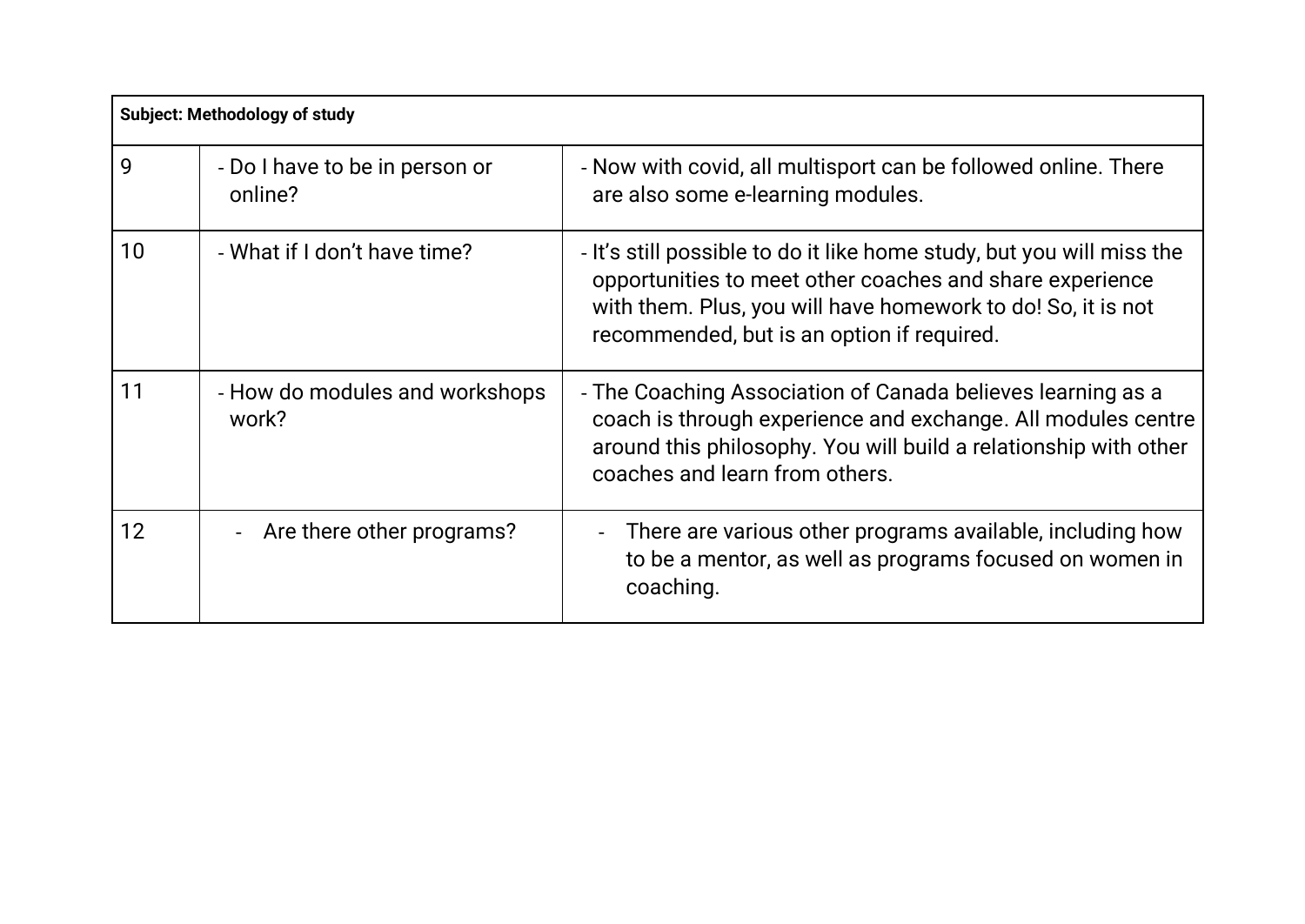| Subject: How to register as a coach |                                     |                                                                                                                                                                                                                                                                                                  |
|-------------------------------------|-------------------------------------|--------------------------------------------------------------------------------------------------------------------------------------------------------------------------------------------------------------------------------------------------------------------------------------------------|
| 13                                  | - How do I register as a trainer?   | - Everything starts with the website <b>coach.ca</b> . You must register<br>online to obtain your NCCP number, which is a very quick<br>process. Don't forget to get a coach license with the CFF - you<br>will create more connections and get further information<br>about coaching in Canada. |
| 14                                  | - Why do I have to do that?         | - It's like your student number, it follows you through time and<br>every workshop you will attend. It will be your reference<br>number as a coach. When you get trained or certified, your<br>locker on their website will show all modules and workshops<br>you attend as a coach.             |
|                                     |                                     | - You can even register a webinar you followed outside the<br>NCCP program and get Points toward development for that.                                                                                                                                                                           |
|                                     |                                     | - As a coach, the organisation will ask you for this number.                                                                                                                                                                                                                                     |
| 15                                  | What are Points for<br>development? | After being certified, to stay certified, the coach<br>$\blacksquare$<br>association of Canada requests you to follow a webinar<br>and workshop to keep learning, which will give you<br>Professional Development points. For example, one year<br>as a coach in the club gives you 1 point.     |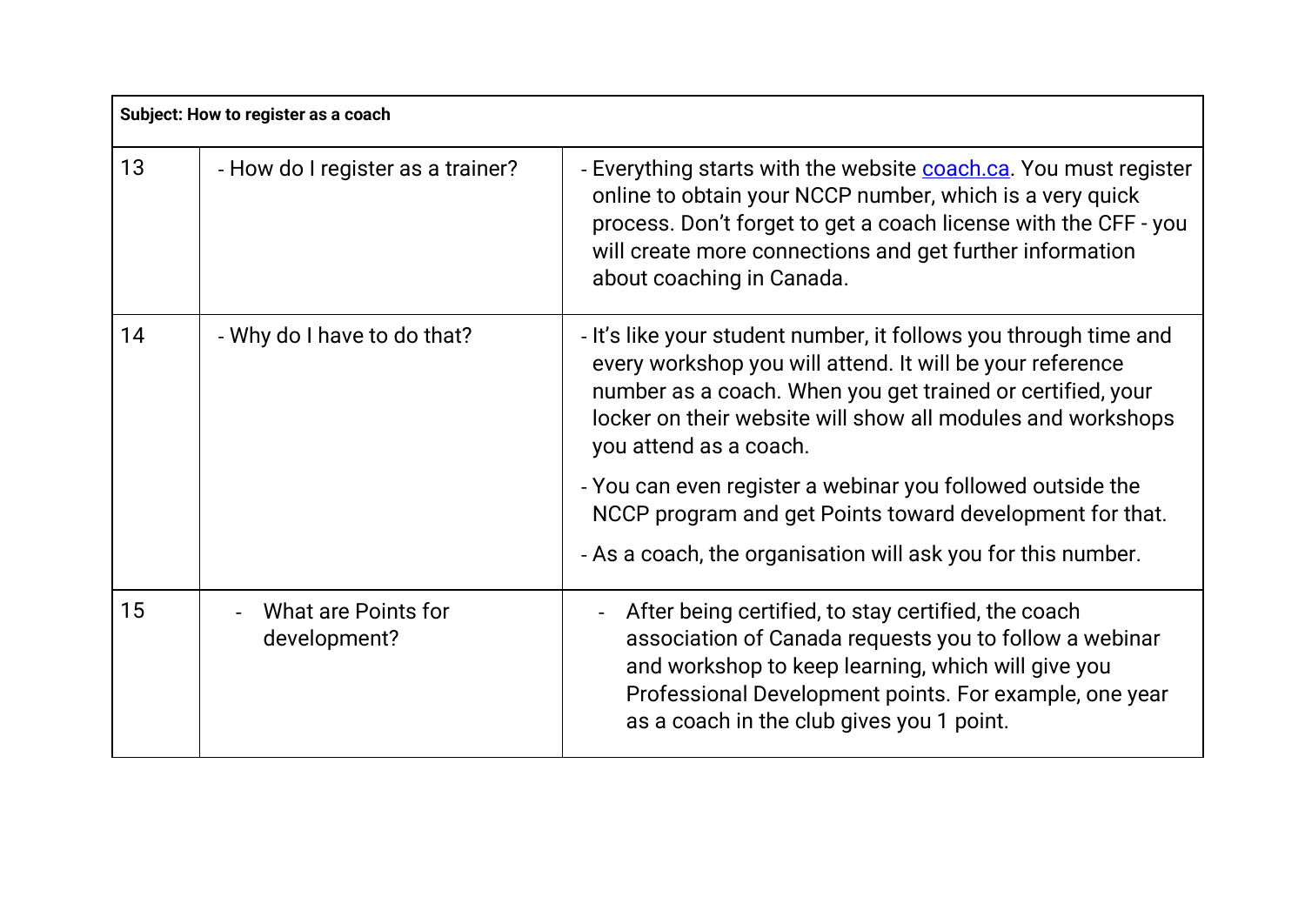| <b>Subject: Duration of training to be certified</b> |                                                     |                                                                                                                                                                                                                                                                                                                                          |
|------------------------------------------------------|-----------------------------------------------------|------------------------------------------------------------------------------------------------------------------------------------------------------------------------------------------------------------------------------------------------------------------------------------------------------------------------------------------|
| 16                                                   | - How much time do I need to<br>invest in training? | - This depends on the province and how much time you are<br>willing to put into training. Additionally, not all modules and<br>workshops are delivered every month. However, if you focus<br>on it, you can be fully trained in one year.                                                                                                |
| 17                                                   | - How much time do I need for the<br>evaluation?    | - Evaluation is quick and you will have completed your portfolio<br>through the NCCP module and workshop. It's not a long<br>process and you can do it from your own club and send a<br>video of your training and your portfolio via email. Usually,<br>when you start the process with all elements, it can take less<br>than a month. |
| 18                                                   | What the evaluation process?                        | - Usually, you would have to talk with your evaluator first. Then<br>you will be able to complete your portfolio. You may have to<br>record a video if it's not an in-person evaluation.                                                                                                                                                 |
|                                                      |                                                     | - The evaluation can be challenging. Ask your provincial<br>federation to know more details or feel free to reach out to one<br>of the CFF coach committee members.                                                                                                                                                                      |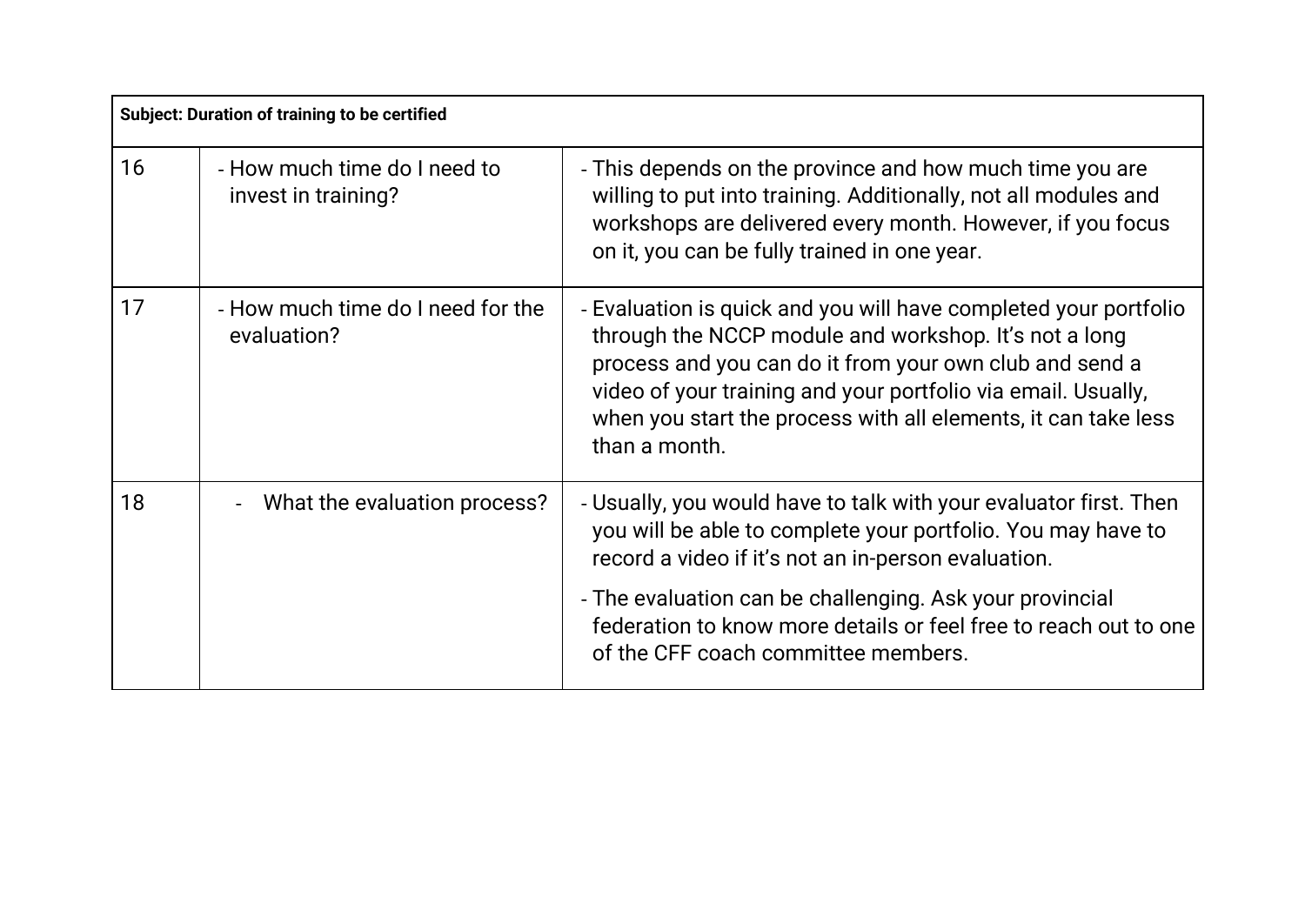| <b>Subject: NCCP, Explanation of training</b> |                                                                   |                                                                                                                                                                                                     |
|-----------------------------------------------|-------------------------------------------------------------------|-----------------------------------------------------------------------------------------------------------------------------------------------------------------------------------------------------|
| 19                                            | - What is the difference between<br>the NCCP module and workshop? | NCCP module: non-sport specific theoretical training.<br>$\overline{\phantom{0}}$<br>Fencing workshop: specific for coaches wanting to develop<br>$\blacksquare$<br>skills in their own sport.      |
| 20                                            | - Who can attend module and<br>workshop?                          | - Modules are for anyone who wants to become a coach. You<br>just need to be registered as a coach with CAC.                                                                                        |
|                                               |                                                                   | - For the fencing workshop, you will need some fencing<br>knowledge.                                                                                                                                |
|                                               |                                                                   | - Coaches wishing to do recreation and coaches wishing to<br>develop/improve high level athletes.                                                                                                   |
| 21                                            | - Why complete the multisport<br>module?                          | - You will attend a module with coaches from other sports. That<br>also means, if you coach in a different sport, you will not have<br>to redo these modules. Just a workshop of your second sport. |